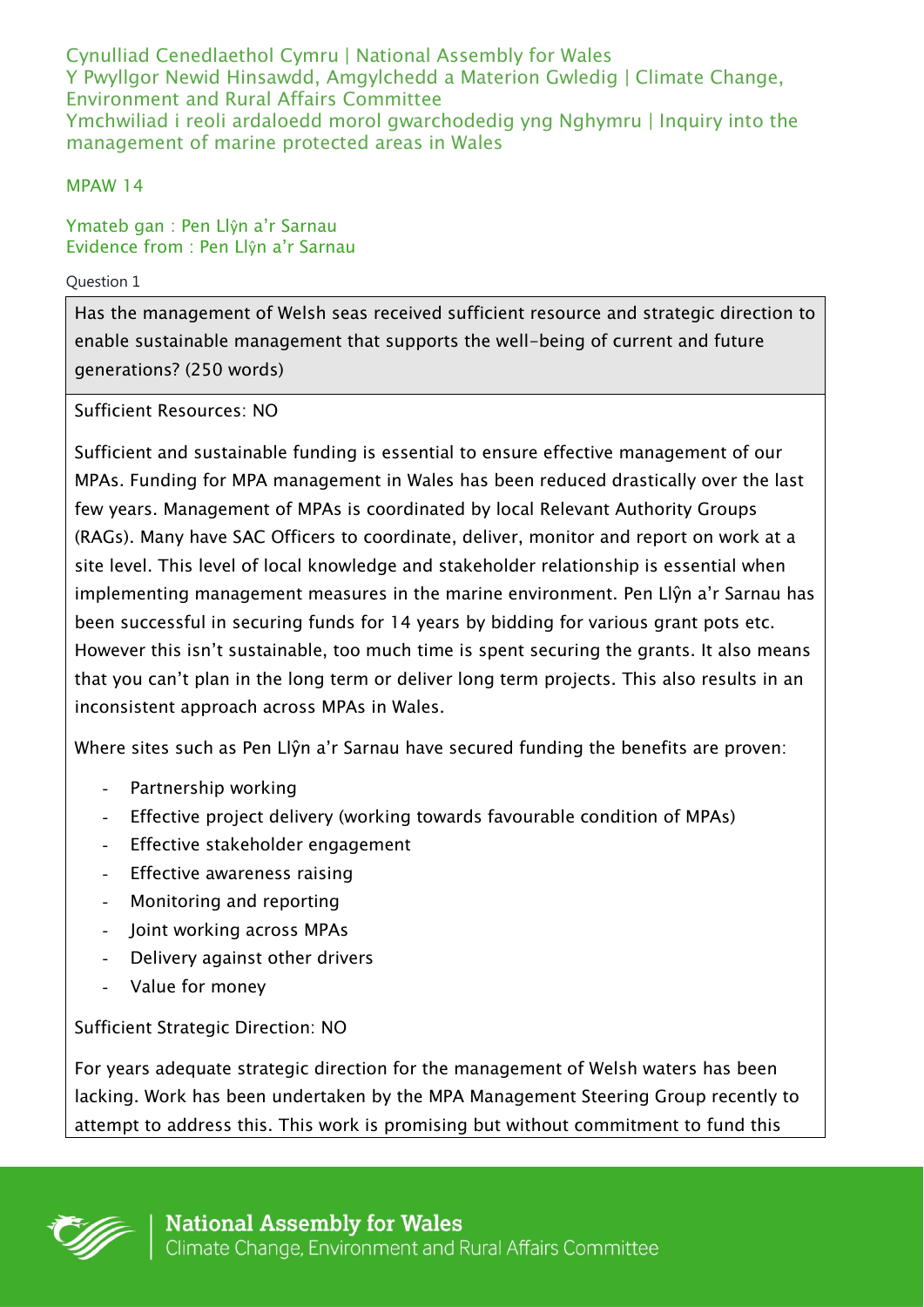work it is unlikely to be successful. We need a vision for Wales and a joined up approach to ensure we are working towards the same vision. With reduced resources available we need a joined up marine work programme for Wales to avoid duplication and to ensure funds are used in the most effective way.

Question 2

How should Area Statements, to be developed by Natural Resources Wales, cover Welsh seas? (For example should the sea adjoining each welsh Local Authority be included in its Area Statement, or should the marine environment be considered separately in one or more marine Area Statements?) (250 words)

Boundaries should be carefully considered. There are a number of existing boundaries including marine planning, MPAs, Local Authority etc. These different areas need to work together. Although it might make sense to have a single marine area statement the marine and terrestrial environment are intrinsically linked. It should be noted that having a separate marine area statement might serve to further increase the land sea divide. It should also be recognised that some boundaries may change e.g. Local Authority. Area Statement will need to adapt to these changes.

Question 3

How well are Wales' MPAs currently being managed?

(This can include aspects such as the condition of sites, staffing to deliver management, surveillance and enforcement activities and the data on the extent of activities taking place in MPAs) (250 words)

To mange sites effectively you need a number of things including (but not limited to):

- Conservation objectives
- Site level reports
- Management scheme / management actions
- Delivery of management actions
- **Monitoring**
- **Reporting**

There is some work being done against each of these but not enough. These areas are also not joined up. There needs to be a single marine programme for Wales, even if it is delivered by a number of different organisations.

We have not had site level reports since 2006. These are essential to determine the success of management measures put in place.

The largest obstacle is funding. We need sufficient funding and commitment to ensure

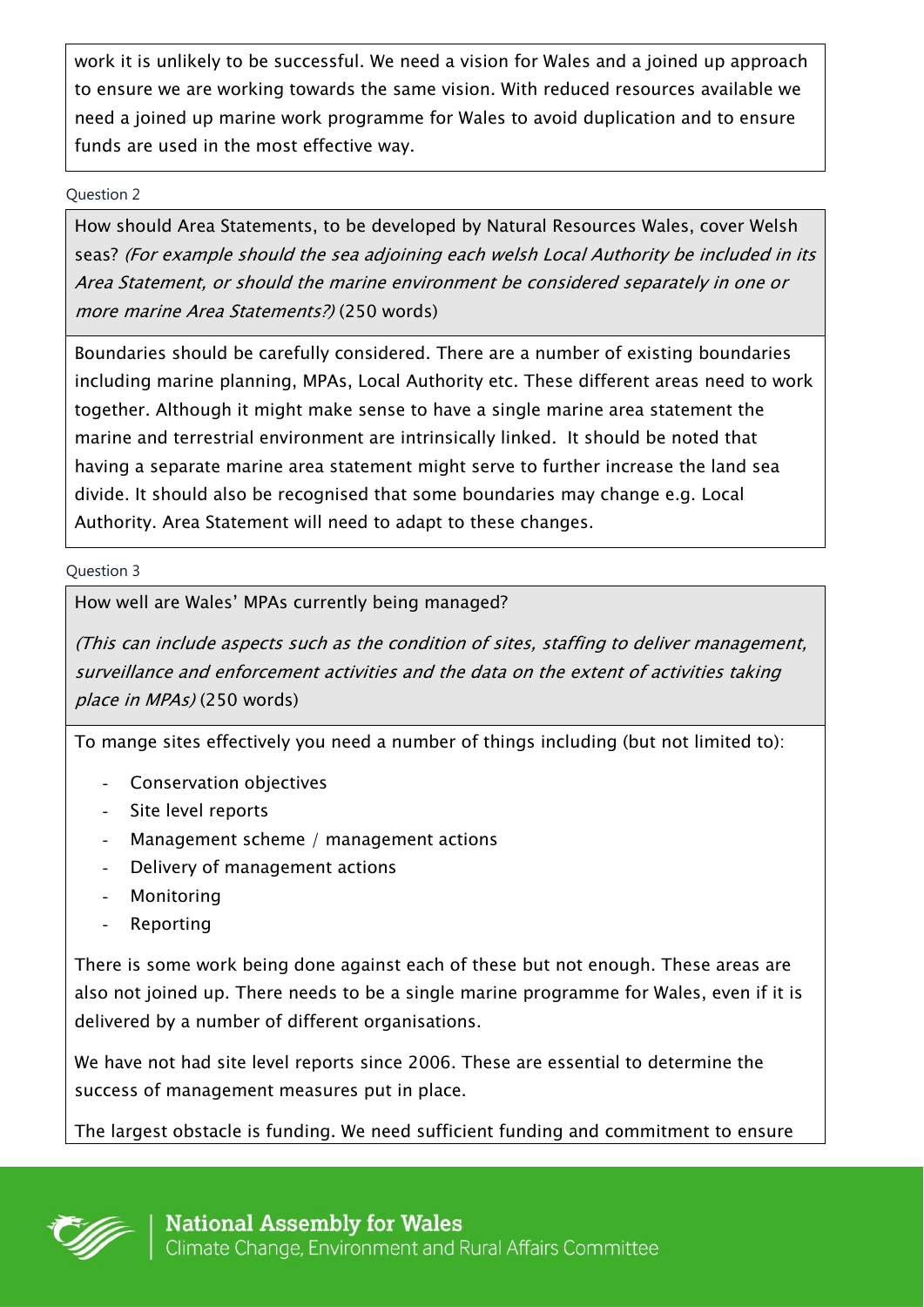an effective long term programme.

The RAGs have been effective in identifying and prioritising management measures required to address issues on sites but they need funding to deliver.

Question 4

What are the key issues affecting the effective management of multi-use MPAs? (250 words)

Effective management of multi-use MPAs is about balancing human activity, the environment and the economy.

This faces a number of issues including:

- Lack of up to date information
- Lack of resources
- Lack of general awareness and understanding
- Lack of joined up working
- Lack of an agreed vision for Wales
- Lack of political and organizational support
- Lack of recognition for on the ground officers that have in depth local knowledge
- Organisations not making best use of work that is being undertaken if is being undertaken by a different organisation

## Question 5

Do existing Welsh MPAs currently provide the right protection for the conservation of Welsh marine biodiversity? (250 words)

No. There is legislation in place to designate MPAs and to protect certain habitats and species. A large proportion of Welsh seas have been designated. But designation is not the same as protection. To protect sites you need to address the issues that are affecting sites. As previously mentioned there are a number of issues relating to lack of effective management. Also due to lack of resources, lack of a national vision etc. Organisations respond to MPA management in a reactive way.

Question 6

What lessons can be learnt from current MPA management activity in Wales (including designation, implementation and enforcement)? (250 words)

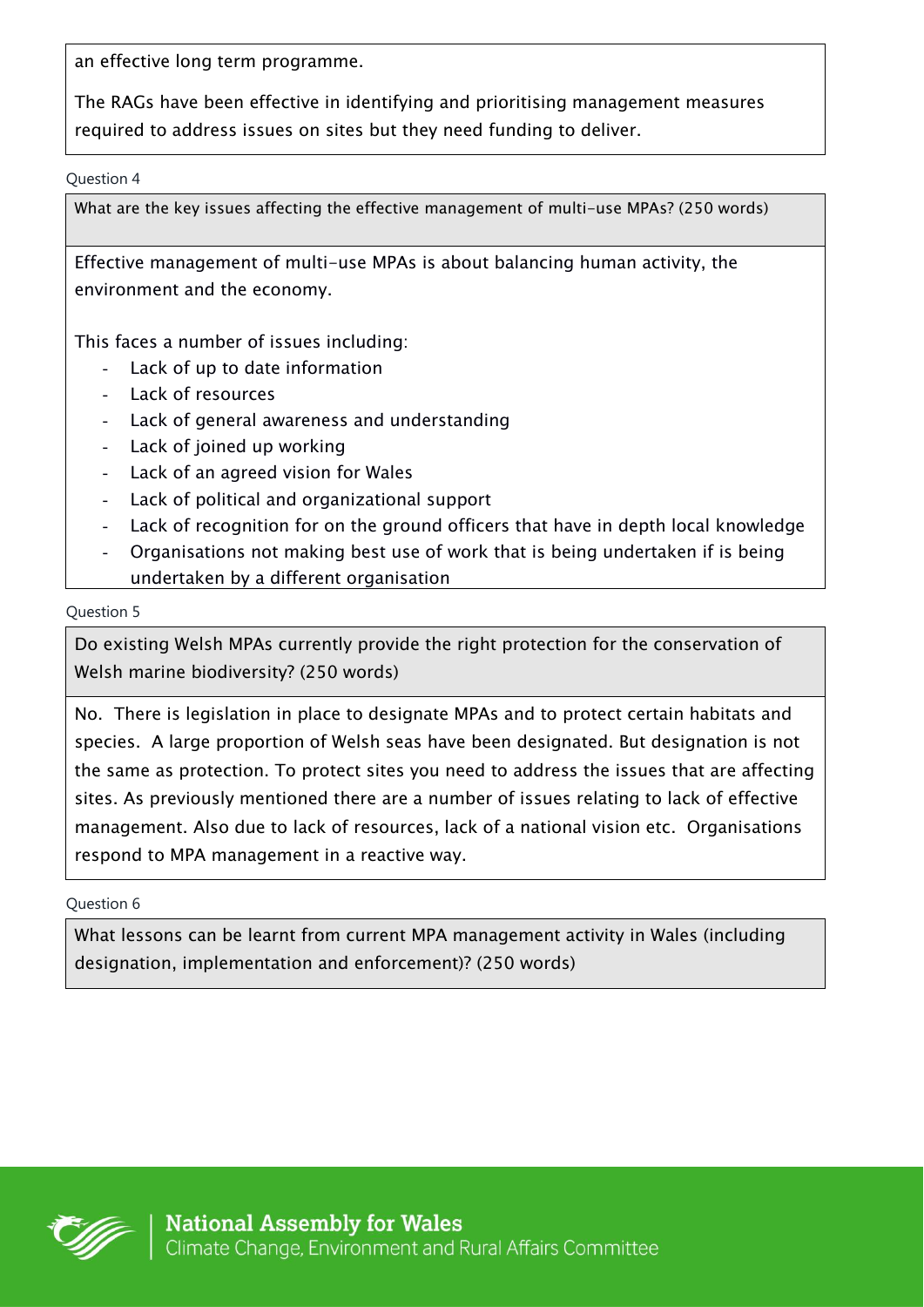- Staff that know the local area and issues are vital
- Good stakeholder relationships are key to successful implementation of management actions
- Raising awareness about the marine environment and the issues we face is also key to changing behaviour
- A national steer is needed
- We need a consistent approach for Wales
- We need a sustained form of funding to allow sites to manage for the long term and provide security for stakeholder relationships
- We should ensure that the work that has been done is promoted and sustained rather than having to constantly begin new projects just to satisfy funders
- Many sites have developed excellent projects that address issues on sites, we should learn from these projects and build upon them
- We need to integrate work streams within and across organisations to reducing duplication of effort and work
- There are many data sets in Wales, organisations should be encouraged to record data in a specific database e.g. marine recorder
- We need to view MPAs as assets rather than obstacles. We should promote them as such. Be positive rather than negative.
- We need a clear single marine work programme for Wales that includes National and site level work programmes and how they link. It should also include multi site programmes.
- Work should continue to improve work streams such as site level reports / monitoring / conservation objectives
- Support should be given to staff on the ground that are delivering management measures, regardless if they are in a different organisation (marine management is not the responsibility of a single organisation)
- Look at the many reports that have been produced on this issue

Question 7

Are there MPA examples or practices elsewhere that Wales can learn from? (250 words)

There are many countries across the globe that we can learn from. Many countries have trailed many different methods of managing different types of MPAs. There are many reports available. But we should also look closer to home. We need to ensure that we work with the devolved UK counties. If there are differences there should be good reasons for this.

Many other countries see their MPAs as a positive thing, they increase tourism and